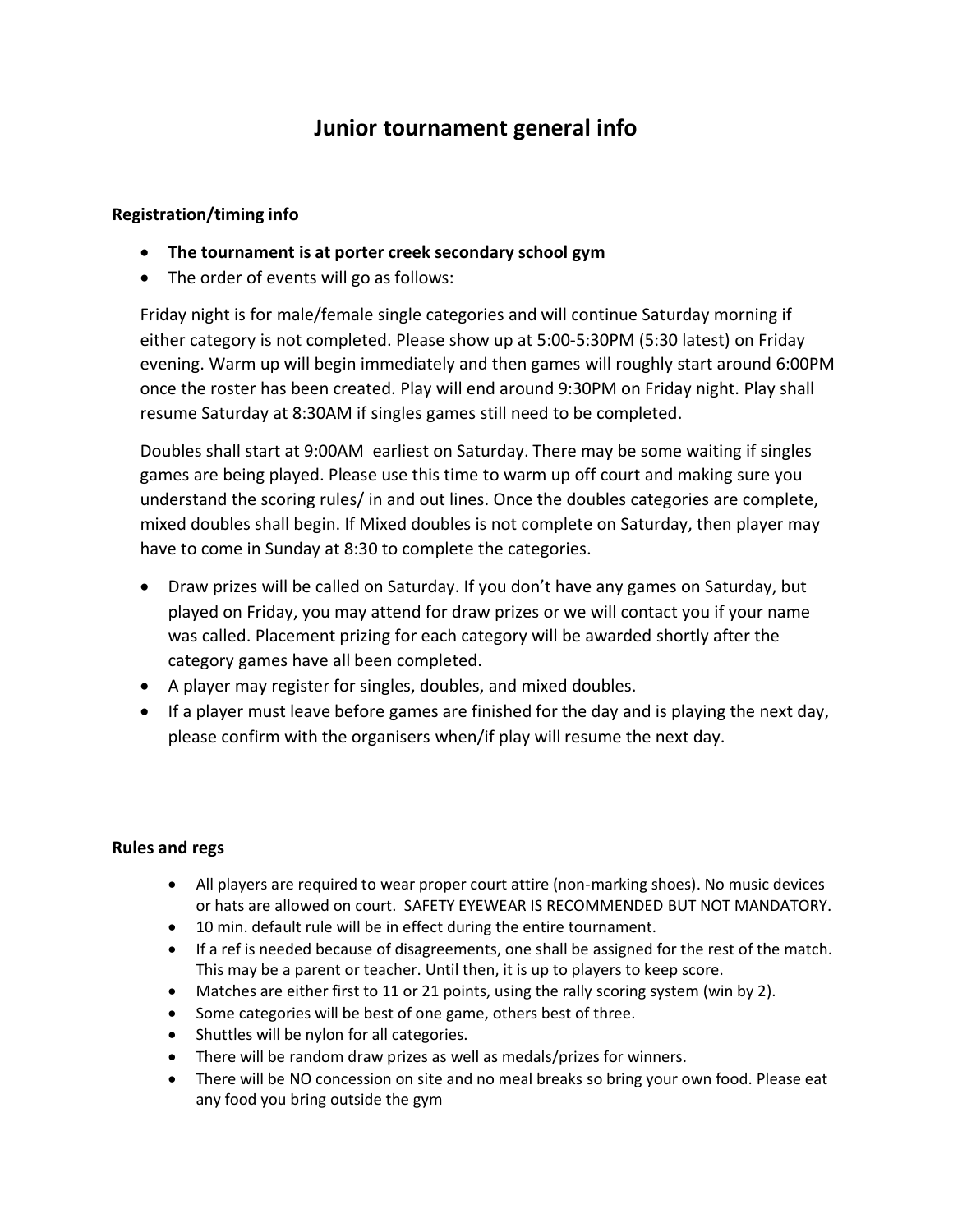#### **Information for parents/Guardians:**

- We will not have any COVID protocol in effect. If you wish for you and your child to wear a mask on/off the court, that is allowed.
- You are allowed to stay and watch. Please only take photos if you have asked your child's opponent and their parents/guardians.
- Please consider volunteering to help keep score of games. Some athletes may not know the rules or in/out lines and the tournament organisers may not be able to referee every game at once.
- If possible, make sure your child knows the rules and in/out lines before the tournament begins. Rules and lines are below.